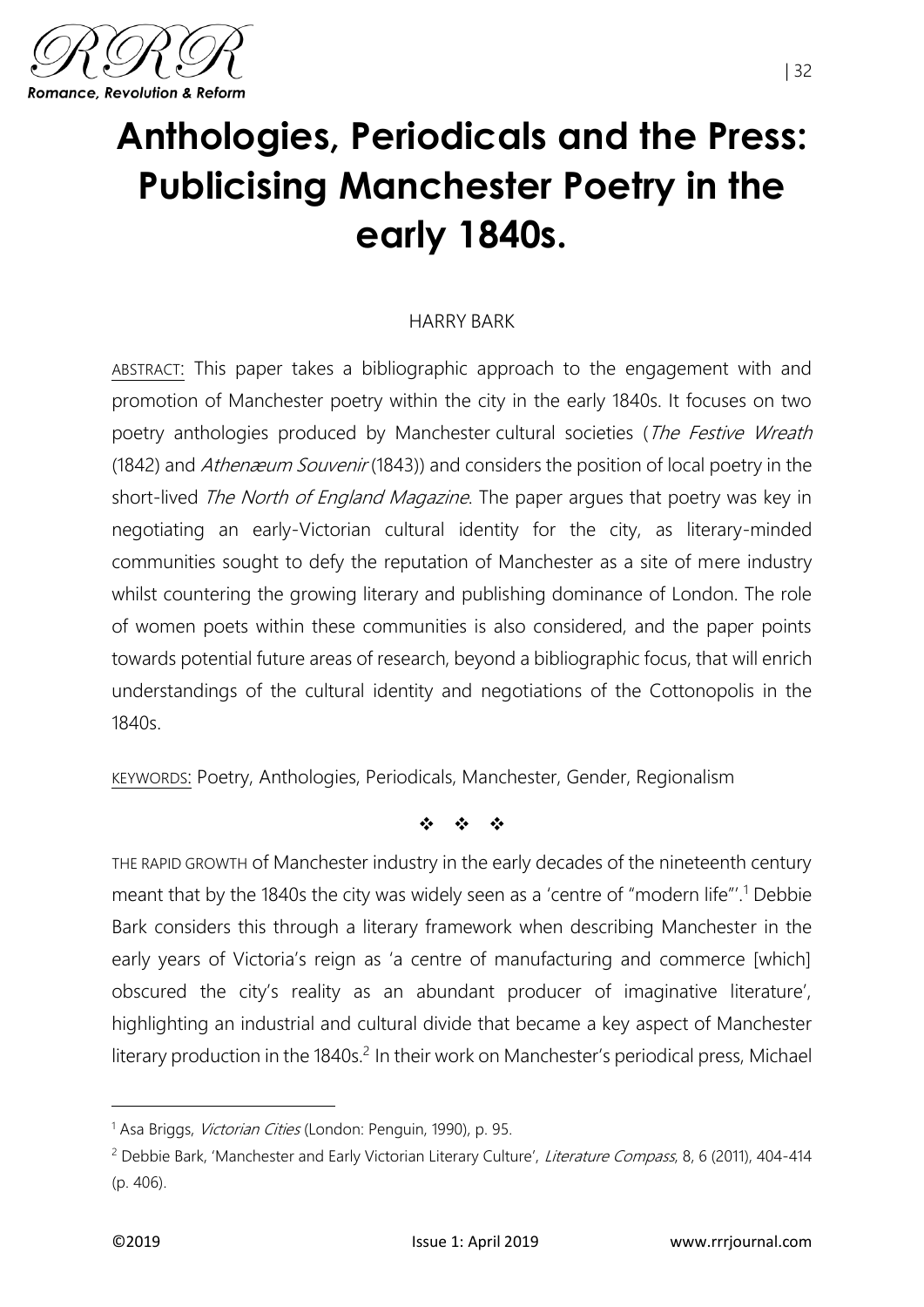

Powell and Terry Wyke suggest the need for further research which focuses on the ways in which Manchester texts as material objects 'contributed to the creation of the different representations and identities of the Cottonopolis in the nineteenth century'.<sup>3</sup> In this paper I will develop these areas of research to consider Manchester literary identity through a bibliographically focussed account of literary production in the city in the early years of the 1840s.

As Alexis Weedon notes, between 1801 and 1870 Manchester ranked seventh in terms of the number of book titles produced by British cities, and the 3925 titles attributed to Manchester represented only 1.63% of the 240,307 titles produced by London in the same period.<sup>4</sup> The proportion of UK titles published outside of London between 1840-49 was 24.6%, a notable reduction compared to 26.9% between 1830 and 1839.<sup>5</sup> Whilst Weedon places Manchester in relation to the growing London publishing hegemony, Simon Eliot considers the broader national picture in providing data for cities other than the major publishing centres of London, Oxford, Cambridge, Edinburgh and Dublin, showing that Manchester, in publishing 681 titles, was far closer to the levels of Liverpool and Newcastle (548 and 574 titles respectively) than it was to London.<sup>6</sup> In applying this statistical context to material texts, particularly poetry anthologies produced by Manchester societies and groups in the 1840s, it is possible to see the literary status of Manchester being foregrounded in the city's early-Victorian poetic engagements. The statistical picture set out by Weedon and Eliot can thus be broadened through an alertness to the production, formatting and layout of published materials.

As Manchester's literary standing on a national scale receded, literary societies and their associated publications took on a responsibility for defending and promoting a poetic identity for the city, as well as engaging a reading community. One such society was the Manchester Athenæum, which sought to provide 'an institution for the benefit

<sup>&</sup>lt;sup>3</sup> Michael Powell and Terry Wyke, 'Charting the Manchester Tributary of the Golden Stream: Leary's History of the Manchester Periodical Press', Manchester Region and History Review, 17, 2 (2006), 43-62 (p. 57).

<sup>4</sup> Alexis Weedon, Victorian Publishing: The Economics of Book Production for a Mass Market, 1836-1916 (Farnham: Ashgate, 2003), p. 36.

<sup>5</sup> Weedon, p. 37.

<sup>&</sup>lt;sup>6</sup> Simon Eliot, 'Patterns and Trends and the NSTC: Some Initial Observations. Part One', in Publishing History, 42 (January 1997) 79-104 (p. 95).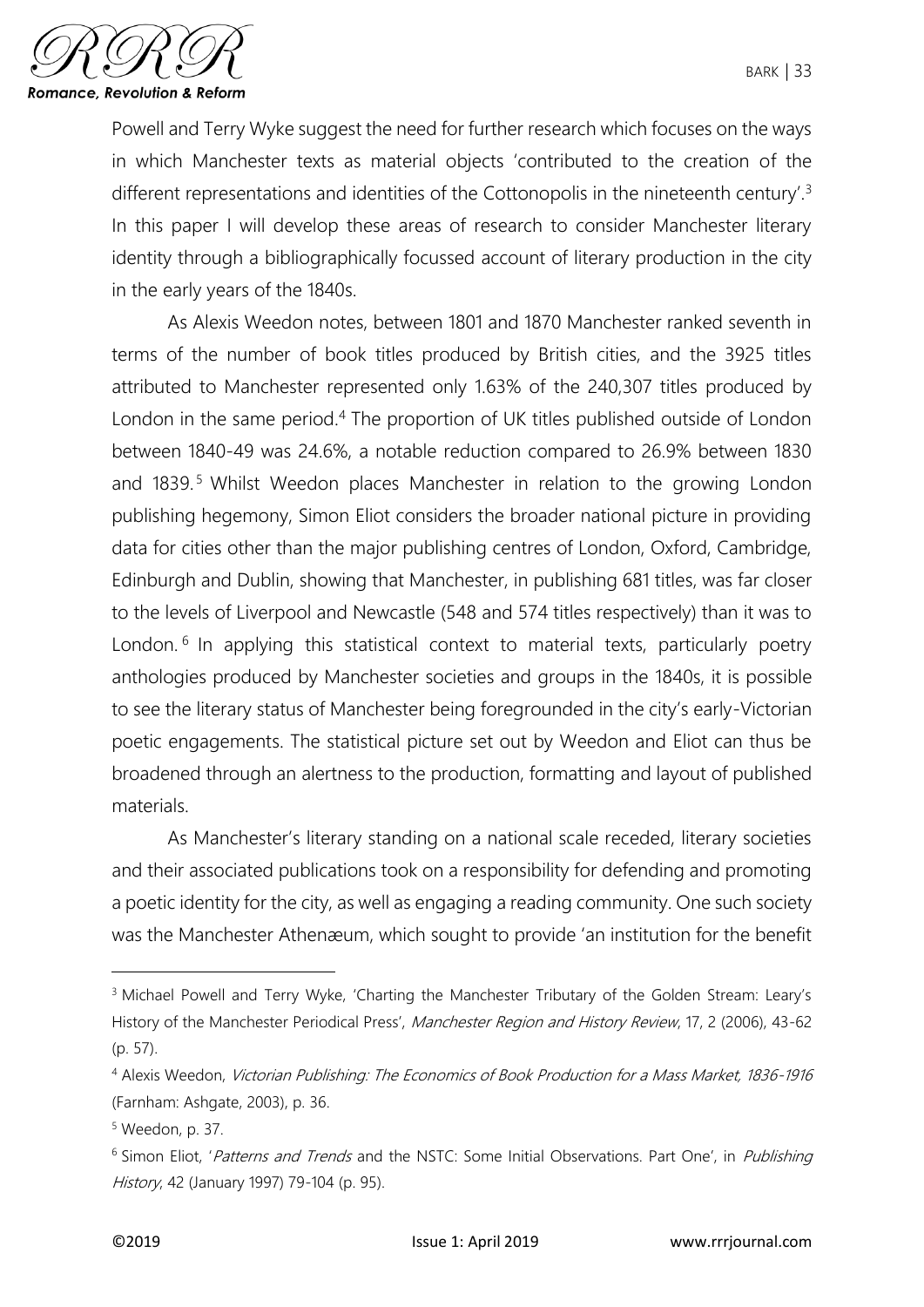

of the tradesmen, commercial assistants and apprentices, professional students, clerks, of this very populous and flourishing town', suggesting a project of intellectual development alongside a membership rooted in the industrial middle class.<sup>7</sup> In producing and publishing a poetry anthology, the Athen *zouvenir*, which was sold at the 'Athenæum Bazaar' fundraising event at the Town Hall in October 1843, the Manchester Athenæum used poetry to establish a cultural identity for Manchester which sat alongside the city's industrial concerns. This interaction between poetry, poets and society meetings extended to other groups in the city, such as the Sun Inn group of poets who met at the Sun Inn public house on Long Millgate in Manchester during the early years of the 1840s. An anthology made up of the poetry recited at a gathering on 24 March 1842 was published as *The Festive Wreath* (1842). This anthology, along with the Athenæum Souvenir (1843), offers an insight into a shared cultural moment for the city as expressed through poetry, with the anthologies promoting and publicising a distinctive sense of regional poetic identity.

The Athenæum Souvenir and The Festive Wreath are material embodiments of a nascent shift in the focus and cultural identity of the city led by those who produced literary material in Manchester. As Richard Altick observes, Manchester cultural societies moved towards a literary focus in the 1840s. For example, lectures given at the Manchester Athenæum transitioned from an even split between scientific topics and other themes between 1835 and 1842 to having only 81 scientific lectures compared with 313 on 'categories of literature, "education", and the fine arts' between 1842 and 1849.<sup>8</sup> The anthologies reflect the cultural missions of the groups producing them. They show how these literary-minded communities sought to encourage a specifically Manchester poetic identity through these essentially self-publicising publications that set the tone for the developing literary, publishing and poetic consciousness of the region. Whilst the individual poems and contributors to these anthologies will offer rich ground for future research, this paper offers only an initial analysis of the prefaces and title pages to these anthologies, making a claim for this paratextual material as a statement of cultural and literary intent.

<sup>&</sup>lt;sup>7</sup> Report of the Proceedings of the Public Meeting held 28 October 1835 for the Purpose of Establishing The Athenæum (Manchester: Taylor and Garnett, 1835), p. 20.

<sup>&</sup>lt;sup>8</sup> Richard Altick, *The English Common Reader* (Columbia: Ohio State University Press, 1998), p. 202.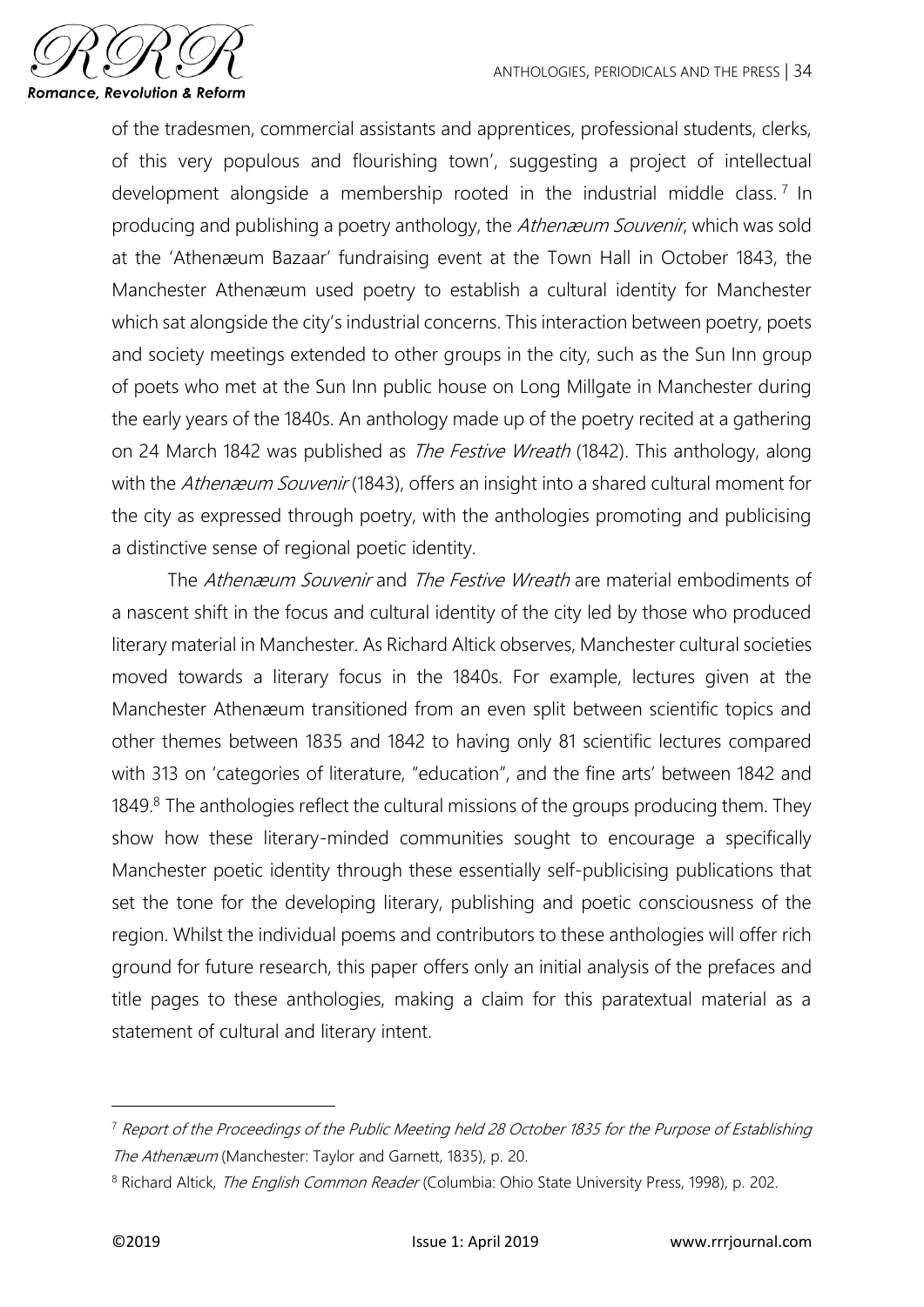

# The promotion of poetic anthologies

Maura Ives suggests that there is scope in the field of bibliography to explore the 'circumstances and intentionalities of text production'.<sup>9</sup> The poetry anthologies of 1840s Manchester provide a site of explanatory potential in which the intentionalities of literary and cultural societies can be connected with their material products. Moreover, a consideration of the role of poetry in Manchester periodicals and local newspapers can develop an understanding of how the modes of publicising the city's poetry reflected the methods and aims of the societies in their commitment to a cultural identity that is entwined with local poetry. Not only did the Athenæum Souvenir and The Festive Wreath anthologies advertise the projects of their respective societies, but reports in the Manchester press on the events at which the anthologies were sold also suggest a cultural investment in these literary works.

Linda Hughes draws attention to the ways in which the placement of poetry in publications reflect and embody the social and political moments that form them. Using the example of a mid-Victorian periodical, Hughes describes how 'In the April 1855 Fraser's Magazine [...] [Matthew] Arnold expresses the dilemma of "wandering between two worlds, one dead, / The other powerless to be born" sandwiched between a serial novel and James Anthony Forde's review of *Four Years at the Court of Henry VIII*.<sup>10</sup> In Hughes' reading, Arnold's poetry is intertwined with the surrounding material which effects meaning: the poetry is literally positioned between the nascent world of the serial book and the 'dead' world of Henry VIII's court. This analysis – which is echoed by Mike Sanders' work on the 'intrinsic context' of poetry as having its meaning formed by surrounding material – foregrounds the importance of the formatting and placement of poetry-related material and can be usefully applied to the Athenæum Souvenir, The Festive Wreath and published material that engaged with these poetic projects to inform understandings of cultural identity in the city.<sup>11</sup> Complementing such more obviously interpretative contextual work, the bibliographer and textual critic D.F.

<sup>&</sup>lt;sup>9</sup> Maura Ives, 'A bibliographical approach to Victorian publishing', in *Literature in the Marketplace:* Nineteenth-Century British Publishing and Reading Practices, ed. by John Jordan and Robert Patten (Cambridge: Cambridge University Press, 1995), p. 270.

<sup>&</sup>lt;sup>10</sup> Linda Hughes, 'What the *Wellesley Index* Left Out: Why Poetry Matters to Periodical Studies', Victorian Periodicals Review, 40, 2 (2007), 91-125 (p. 92).

<sup>&</sup>lt;sup>11</sup> Mike Sanders, 'The Chartist Text in an Age of Digital Reproduction', in Journal of Victorian Studies, 14, 2 (2009), 301-307 (p. 304).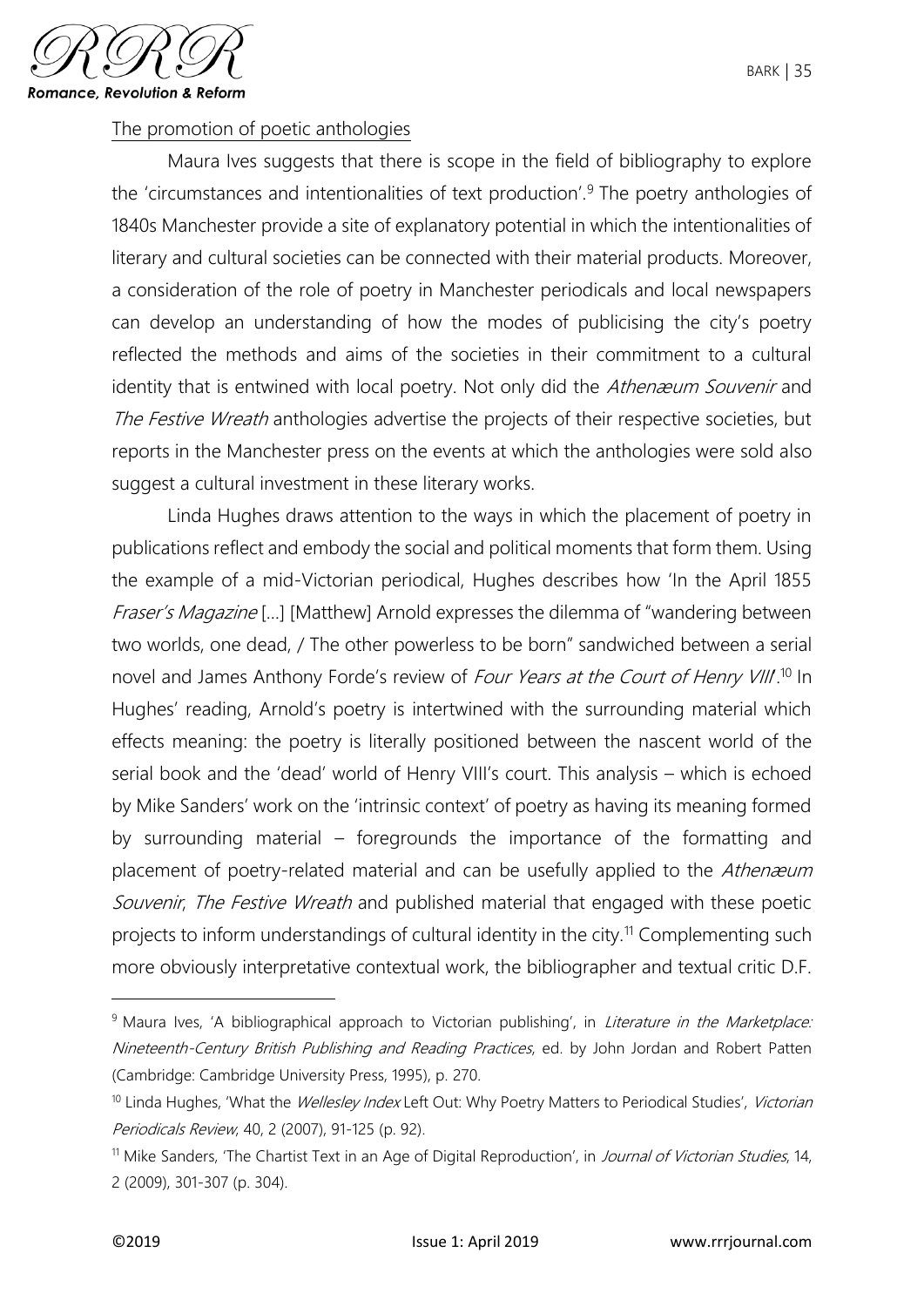

McKenzie highlights bibliographic study that considers 'dissemination and readership as matters of economic and political motive.<sup>' 12</sup> This too can be usefully applied to the ways in which Manchester publications, editors and publishers engaged in a project of local literary identity. McKenzie's claim that 'bibliography is the discipline that studies texts as recorded forms, and the process of their transmission, including their production and reception' can similarly be applied to the Manchester poetry anthologies to consider the ways in which the layout of a text influences meaning.<sup>13</sup>

Both the Athenæum Souvenir and The Festive Wreath were products of literary meetings in Manchester in the early 1840s and, as will be shown, the prefaces and title pages introduce the contributors and underlying aims of the texts. These paratextual attempts to culturally embolden Manchester poets resonate with the publishing concerns of the period as set out by Weedon, most notably London's 2.5% increased share of the UK published titles total in the 1840s compared with the previous decade, at the expense of cities such as Manchester.<sup>14</sup> The desire for regional publishers to provide varied forms of poetry in an attempt to encourage a reading market in Manchester is understandable. Indeed, it was local publisher George Bradshaw who published The Festive Wreath for the Sun Inn group in 1842. Whilst Trefor Thomas interprets this as a philanthropic act by Bradshaw's publishing group, suggesting that the anthology serves as a 'notable example' of the 'literary and artistic interests of the firm', it is also important to acknowledge the economic and publishing context in which this decision was taken.<sup>15</sup> Bradshaw undoubtedly had an interest in Manchester poetry, but his involvement in *The Festive Wreath* formed part of a project that sought to claim a local, and even national, prominence of Manchester literature, something that would be both culturally and financially beneficial for the publisher. In this way, the Athenæum Souvenir and The Festive Wreath can be seen as forms of advertisement in their own right. As Manchester struggled for national literary status in the period, in terms of both market-share and literary quality, these anthologies figure as physical embodiments of

<sup>&</sup>lt;sup>12</sup> D. F. McKenzie, *Bibliography and the Sociology of Texts* (Cambridge: Cambridge University Press, 1999), p. 1.

<sup>&</sup>lt;sup>13</sup> McKenzie, p. 12.

<sup>14</sup> Weedon, p. 37.

<sup>&</sup>lt;sup>15</sup> Trefor Thomas, 'George Bradshaw and *Bradshaw's Manchester Journal*: 1841-1843', Manchester Region History Review, 17, 2 (2006), 63-73 (p. 63).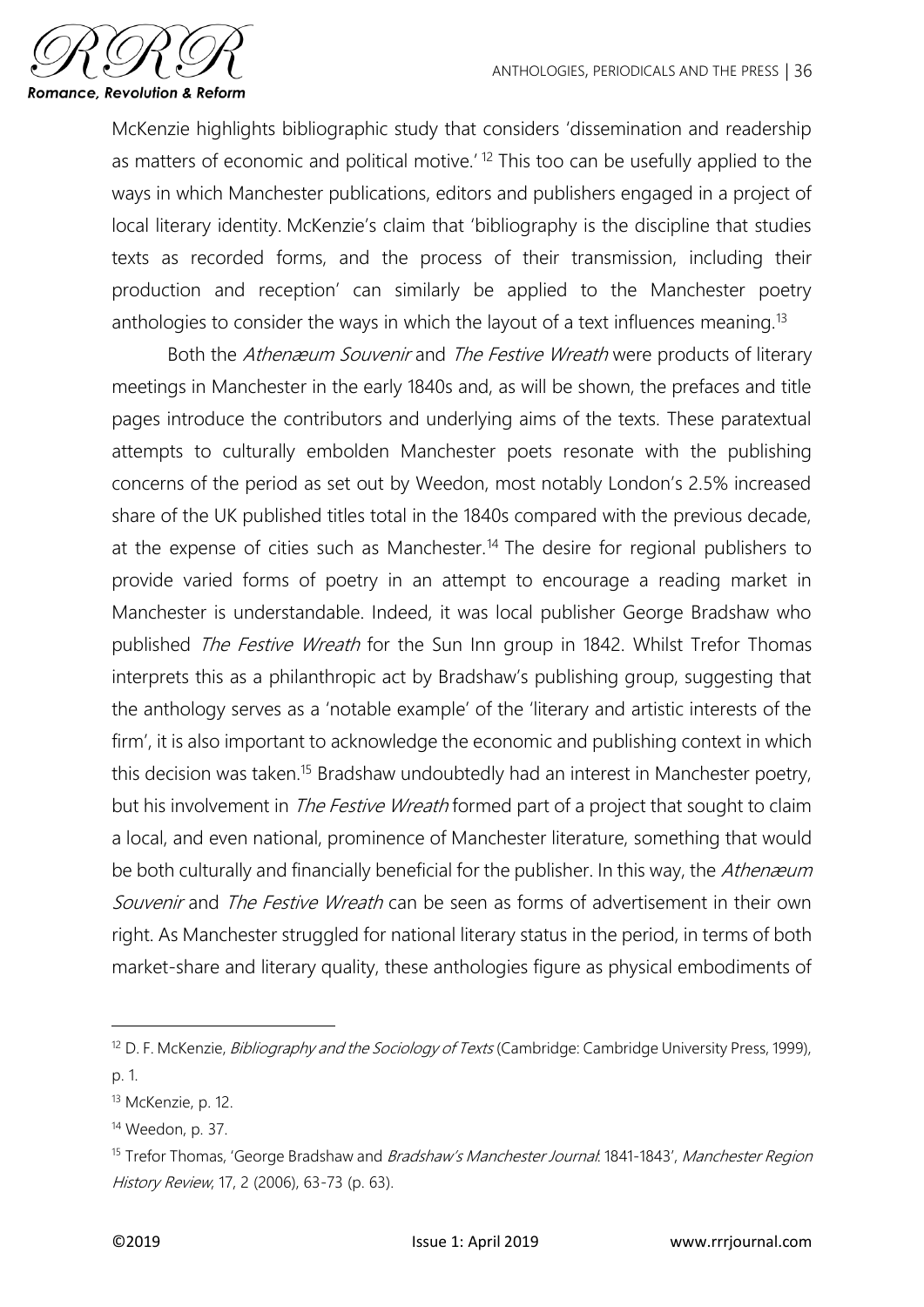

various literary (and, for the likes of Bradshaw, economic) projects. In discussing the role of advertising in bibliographical analysis, Jennifer Wicke argues that 'every cultural artifact is produced by individual makers, by institutional settings, by collective aspirations and values', and this is a useful framework through which to understand these anthologies as they embodied the 'collective aspirations and values' of the Manchester poetry producing community.<sup>16</sup> These texts display a paratextual selfawareness of their own rootedness as a regional product, with both anthologies being printed and published in Manchester, revealing the negotiation of economic, cultural and literary interests through the layout, content and materiality of the anthologies.

The unsigned preface and anonymous editing of the Athenæum Souvenir affirms its purpose of providing a 'literary home' for the people of Manchester whilst also alluding to the need for sales in order to resolve the 'legacy of bygone misfortunes'<sup>17</sup> (which, as Michael Rose describes, refers to the debts of the Athenæum society that were 'kept down only by the proceeds from the bazaars or lavish soirees'<sup>18</sup>). As Gérard Genette argues, the paratextual importance of prefaces up until the middle of the nineteenth century is found in its predominant purpose of presenting an 'argument of usefulness' and the role of the preface in the Athenæum Souvenir follows this tradition.<sup>19</sup> The promise of the 'usefulness' of the anthology in terms of being a 'home' for local poetic originality and quality (and to a lesser extent, financial contribution) is a dominant feature. This sense is developed through the distinction in the preface between the three types of contributor in the anthology: those 'already esteemed as worthy of the high meed of praise and distinction which adopts them as national', others of 'less celebrity', and 'occasional writers, residing in Manchester and the neighbourhood'.<sup>20</sup> The preface makes clear the integration of the national with the local yet does not specify which contributors fall into each category. Particular

 $\overline{a}$ 

<sup>&</sup>lt;sup>16</sup> Jennifer Wicke, Advertising Fictions: Literature, Advertisement, & Social Reading (New York: Columbia University Press, 1988), p. 16.

<sup>17</sup> Athenæum Souvenir (Manchester: J. Gadsby, 1843), p. vi.

<sup>&</sup>lt;sup>18</sup> Michael E. Rose, 'Culture, Philanthropy and the Manchester Middle Classes', in *City, Class and Culture:* Studies of Cultural Production and Social Policy in Victorian Manchester, eds. A.J. Kidd and K.W. Roberts (Manchester: Manchester University Press, 1985), p. 111.

<sup>&</sup>lt;sup>19</sup> Gérard Genette, Paratexts: Thresholds of Interpretation, trans. Jane E. Lewin (Cambridge: Cambridge University Press, 1997), p. 200.

<sup>20</sup> Athenæum Souvenir, p. v.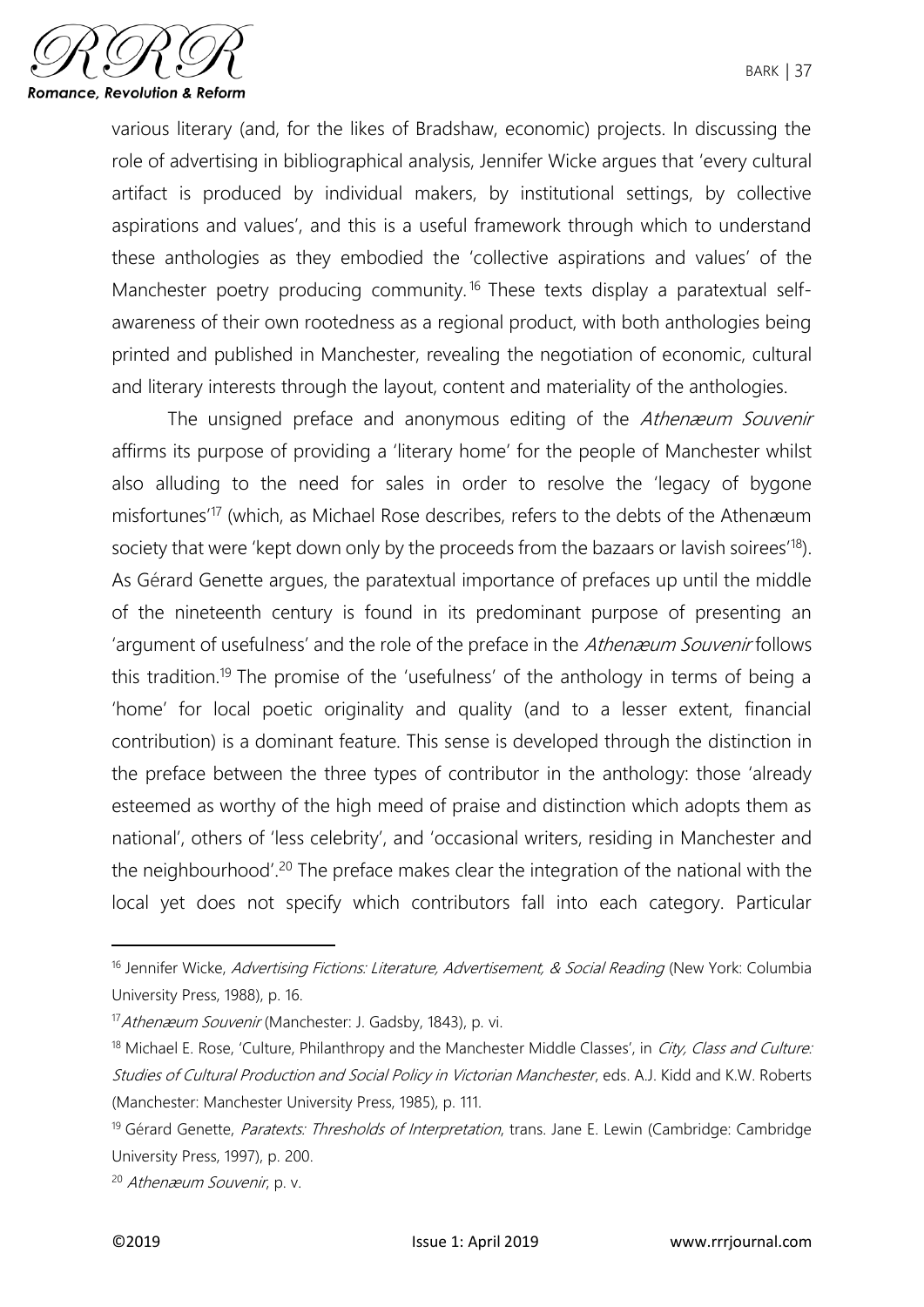

contributors will no doubt have been recognised as 'national' or otherwise by contemporary readers, but the preface promotes those 'occasional' local writers on an equal footing with the national names. Whilst acknowledging the national status of some of these Manchester writers, the preface brings together lesser-known and entirely local poets to promote a more inclusive picture of the city's poetic output.

The preface to *The Festive Wreath* similarly reaffirms the literary project of the group that produces it. Unlike the Athenæum Souvenir, The Festive Wreath has a named editor, and the paratextual contribution of John Bolton Rogerson, himself an active poet in the Sun Inn group of poets, ensures that the preface retains a sense of representing the collective values of the group and their claims for 'usefulness' in terms of their meetings and the anthology itself.<sup>21</sup> What is particularly notable about the preface to this anthology is its evident desire to situate the work within the city both culturally and historically. The preface opens with a history of the site on which the Sun Inn stands, dating back to 1422, and suggests the setting of their meeting 'possesses a charm from its antiquity and the associations connected with its neighbourhood'.<sup>22</sup> This is followed by a reproduction of a report from the *Manchester Guardian* of the meeting that led to the anthology as well as situating the Sun Inn building itself in relation to the house in which 'the celebrated novelist, William Harrison Ainsworth, was born'.<sup>23</sup> In this way, the Cottonopolis, a city of seeming immediate relevance to the early-Victorian industrialisation, is contextualised on a far wider historical scale whilst retaining a sense of contemporary importance as the anthology is assimilated into the cultural currency of the nationally-known Ainsworth. In promoting the anthology, the preface situates the 'friendly bond' that defines the Sun Inn group within a wider claim for the city in historical and, more pressingly, cultural terms.<sup>24</sup>

The prefaces of each anthology justify the existence of the societies and the materials they produce, framing and infusing the poems in the Athenæum Souvenir and The Festive Wreath with an appeal to, and promotion of, a poetic identity and

 $21$  John Bolton Rogerson was a notable Manchester poet of the period. Around time of *The Festive* Wreath he had had two poetic collections in circulation (Rhyme, Romance and Revery (1842) and 'A Voice From the Town', and other poems (1842)).

<sup>&</sup>lt;sup>22</sup> The Festive Wreath, ed. John Bolton Rogerson (Manchester: Bradshaw & Blacklock, 1842), p. iii.

 $23$  *Ibid.*, p. vi.

<sup>24</sup> Ibid., p. vi.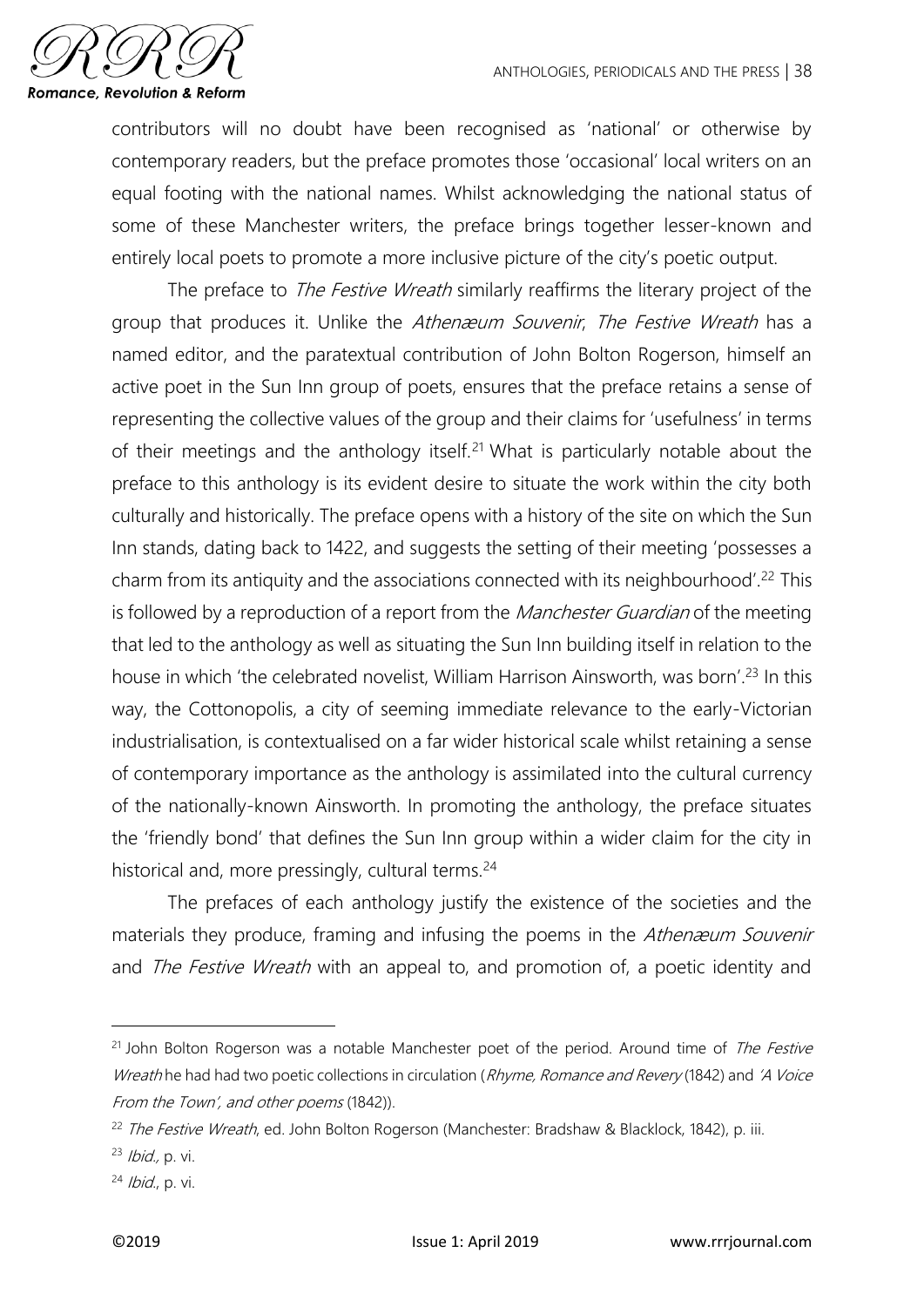

community. This ensures that the poetry which follows stems from, and provides evidence of, poetic worth and excellence in the city. The prefaces ultimately shape the anthologies as texts of self-promotion, beyond the stature of individual poets, to become cultural advertisements on behalf of the city itself.

## The role of gender in anthologising Manchester's poetry

In thinking about these Manchester anthologies, and the related materials of the societies that produced them, considerations of gender come to the fore. Although the percentage of women involved in the UK book-producing labour force increased from 12% to 20.5% between 1844 and 1851, a marginalisation of female poets seems to underpin the poetic communities forged in 1840s Manchester.<sup>25</sup> Even though in his address to the Manchester Athenæum in 1844, Benjamin Disraeli asserted that female membership was a key part of the successes of the society, the integration of women was limited.<sup>26</sup> This is evident in the anthologies, with *The Festive Wreath* including four female contributors out of the total of nineteen (21.5%), and their contributions taking up just 10.2% of the pages dedicated to poetry. The Athen *zouvenir* is remarkably similar in its gender divide, with 20% of contributors being women (six of the thirty) though 21.4% of space for poetry being given to the work of women.

Joseph Weir Hunter emphasised a similar trend in his reflections on Manchester cultural societies of the 1840s, and suggested that it was the potential to 'step outside the circle of domestic cares, and discuss masculine topics in a masculine atmosphere' that led to many of the literary developments in the city, with the exclusively male clubs such as the Athenæum positioned as 'inseparably connected' with literary success in the period.<sup>27</sup> Kathryn Gleadle draws on research into the rule books and reports of the Athenæum society to highlight gender segregation within the Manchester Athenæum, noting that 'despite the glowing publicity that surrounded the admission of women to the Manchester Athenæum, they were not actually granted full membership', and were

<sup>&</sup>lt;sup>25</sup> Simon Eliot, *Some Patterns and Trends in British Publishing 1800-1919* (London: The Bibliographical Society, 1994), p. 93.

<sup>&</sup>lt;sup>26</sup> 'Address of Mr Disraeli, 3 October 1844', in *Manchester Athenæum. Addresses 1835-1885* (Manchester: Manchester Athenæum, 1888), p. 10.

<sup>&</sup>lt;sup>27</sup> Joseph Weir Hunter, 'The Clubs of Old Manchester', in Papers of the Manchester Literary Club, 2 vols., ed. John H. Nodal (Manchester: A. Ireland & Co., 1876), I, p. 7.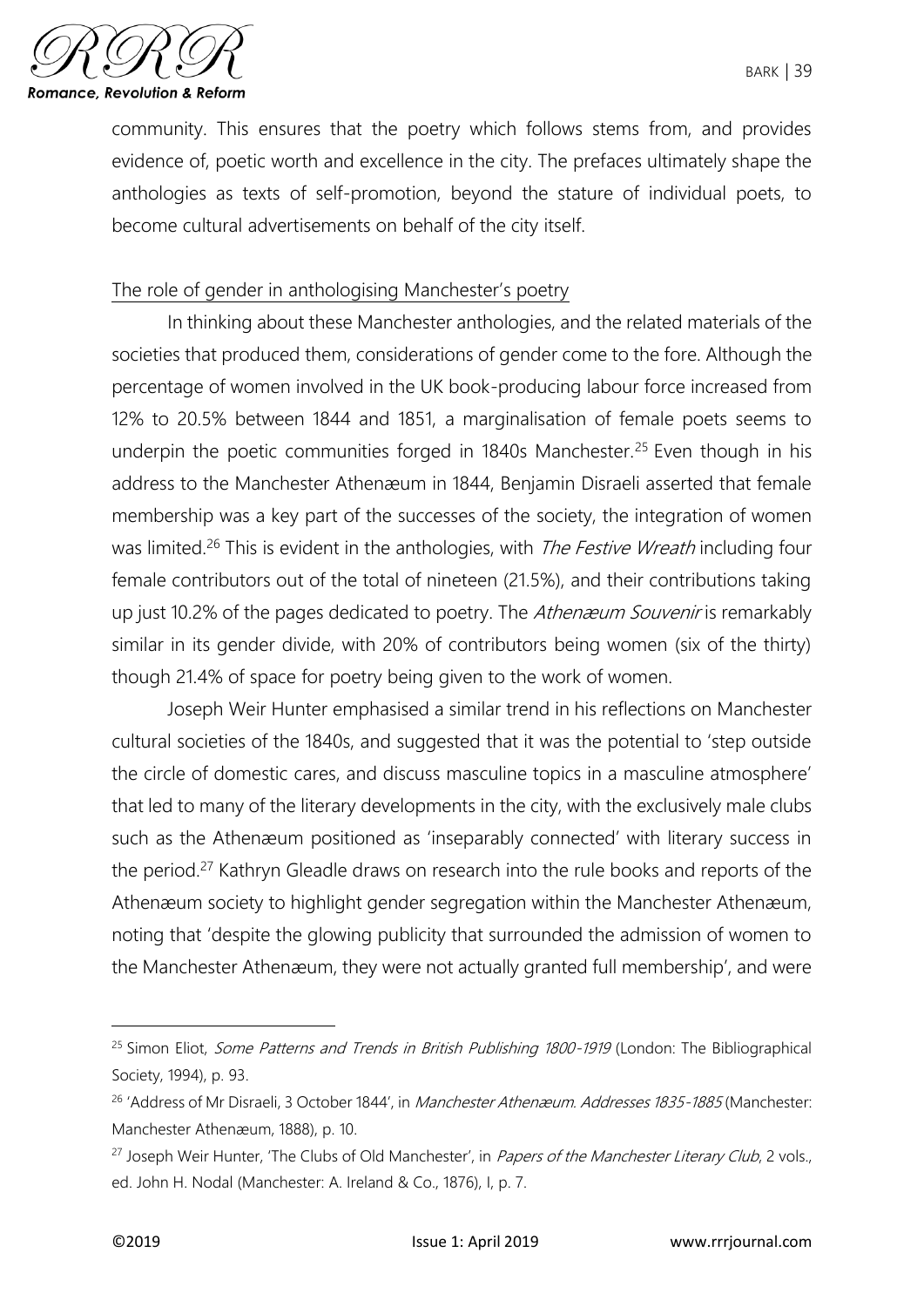

instead permitted to subscribe to a reduced membership allowing use of the library and admission to lectures only, whilst being excluded from sitting on committees.<sup>28</sup> The six women writers contributing to the Athenæum Souvenir therefore had no voice in deciding how the funds that they helped to raise would be used. Similarly, at the Sun Inn meeting of 1842, from which *The Festive Wreath* was produced, women were also excluded. A report in the *Manchester Guardian* of meetings at the Sun Inn prior to March 1842 describes the poetic gathering as consisting of 'about 30 gentlemen.<sup>'29</sup> Debbie Bark notes that female poets were 'excluded from the public gatherings at the Sun Inn', drawing on Martha Vicinus' account of Isabella Varley,<sup>30</sup> a female poet with work published in *The Festive Wreath*, who 'hid behind curtains to hear her poem read to the company'.<sup>31</sup>

This provides valuable context when addressing the Manchester anthologies as material offshoots of the literary projects and broader literary attitudes of the Sun Inn group and the Manchester Athenæum. The marginalised role of female poets within the Sun Inn group was reflected in the textual layout of the preface to *The Festive* Wreath. This provides an insight into what McKenzie terms the 'social processes of transmission' of the text: the structural and visual format of the anthologies are underpinned by the gendered values and projects of the society from which they came. <sup>32</sup> Male and female contributors are likewise segregated across the pages reproduced in the report from the *Manchester Guardian* on the 30 March 1842 which sees 'Upwards of forty' attendees listed, with the male contributors being noted in what appears as a priority on page iv. $33$  The final sentence of this paragraph on the following page then lists all female supporters and poetic contributors together: 'During the evening, communications were also read from Miss Isabella Varley, Mrs. Caulton, Mrs E. S. Craven Green (of Leeds), and Miss Eliza Battye'.<sup>34</sup> The female poetic voice is not

 $\overline{a}$ 

<sup>&</sup>lt;sup>28</sup> Kathryn Gleadle, The Early Feminists: Radical Unitarians and the Emergence of the Women's Rights Movement, 1831-1851 (Basingstoke: Macmillan Press, 1995), p. 147.

<sup>&</sup>lt;sup>29</sup> 'Provincial Intelligence', Manchester Guardian (12 January 1842), p. 2.

<sup>30</sup> Debbie Bark, 'Manchester and Early Victorian Literary Culture', p. 412.

<sup>&</sup>lt;sup>31</sup> Martha Vicinus, The Industrial Muse: A Study of Nineteenth-Century British Working-Class Literature (London: Barnes and Noble, 1974), p. 160.

<sup>32</sup> McKenzie, p. 13.

<sup>33</sup> The Festive Wreath, p. iv.

 $34$  *Ibid.*, p. v.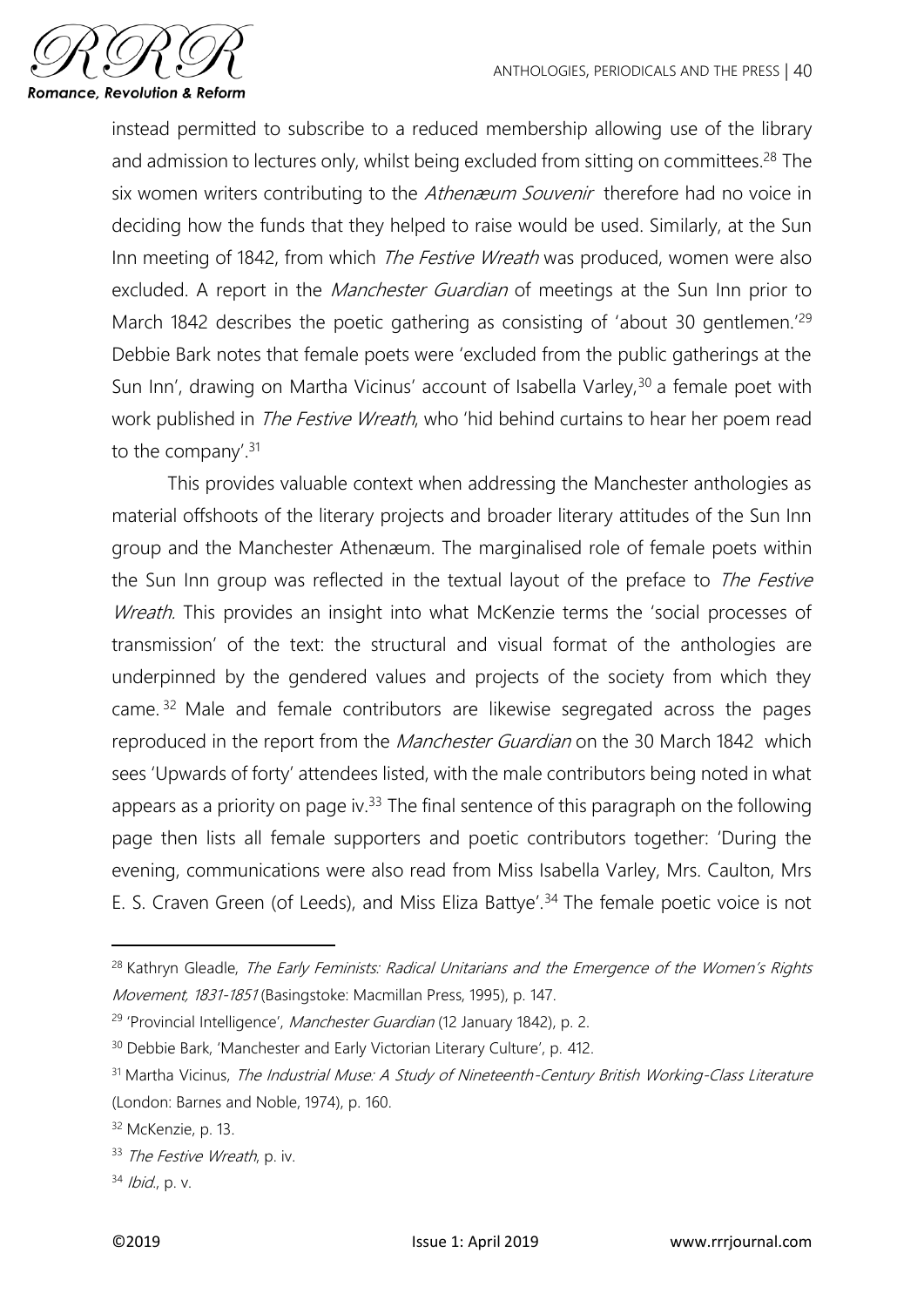

entirely stifled, yet it is nonetheless reduced, as the two lines dedicated to female contributors out of the twenty-six line paragraph, or indeed out of the total of fortyeight lines given to the 'Poetic Festival' section of the preface, visually and textually segregates and reduces the contribution of women to the anthology.

A Manchester poet of the period who offers an insight into the work of female poets in relation to these literary societies and the material texts relating to them is Ann Hawkshaw. Hawkshaw was a name of relative poetic reputation in the period, having two volumes of poetry published in the 1840s, poems reprinted in the Manchester Press and her poem 'Life's Dull Reality' published in the Athenæum Souvenir. Although Hawkshaw does not feature in *The Festive Wreath*, Debbie Bark notes that her 1842 collection 'Dionysius the Areopagite', with other poems opens with 'Introductory Stanzas', which is dated 25 March 1842, the day after the Sun Inn meeting.<sup>35</sup> Moreover, the poem is signed with her 'Manchester' location, reaffirming her own position within the cultural landscape of the city. As references to Sun Inn meetings are made in the Manchester Guardian in the months leading up to March 1842, it is likely that Hawkshaw would have been aware of the meeting and the literary project of the group.<sup>36</sup> It therefore seems probable that Hawkshaw's dating of the 'Introductory Stanzas' is an acknowledgement both of the actions of the group, and of her isolation from it as a female poet.<sup>37</sup> Rather than contribute to an anthology that represents a poetic project from which she is physically excluded, her 'Introductory Stanzas' can be seen as an implicit contribution. Whilst many of her poems in the *Dionysius* collection are lengthy (the title poem 'Dionysius the Areopagite', for instance, covers two thousand five hundred lines across fifty-eight pages), the poem dated 25 March 1842 is made up of six stanzas of six lines, a format in keeping with *The Festive Wreath* anthology. The dating of Hawkshaw's poem speaks to the publicity of the Sun Inn group in the local press and as a result Hawkshaw becomes caught up in Manchester's poetry-producing and -publicising network. The dating of 'Introductory Stanzas' also suggests that reports

1

<sup>&</sup>lt;sup>35</sup>Debbie Bark (ed.), The Collected Works of Ann Hawkshaw (London: Anthem Press, 2015), p. xxi.

<sup>&</sup>lt;sup>36</sup> The 'Local & Provincial Intelligence' section of the 12 January 1842 issue of the *Manchester Guardian* (p. 2) is an example of this publicity, in a report on the 'friendly meeting of poets and friends of poetry' at the Sun Inn.

<sup>&</sup>lt;sup>37</sup> Ann Hawkshaw, 'Dionysius the Areopagite', with other poems (London: Jackson and Walford, Manchester: Simms and Dinham, 1842), pp. iii-iv.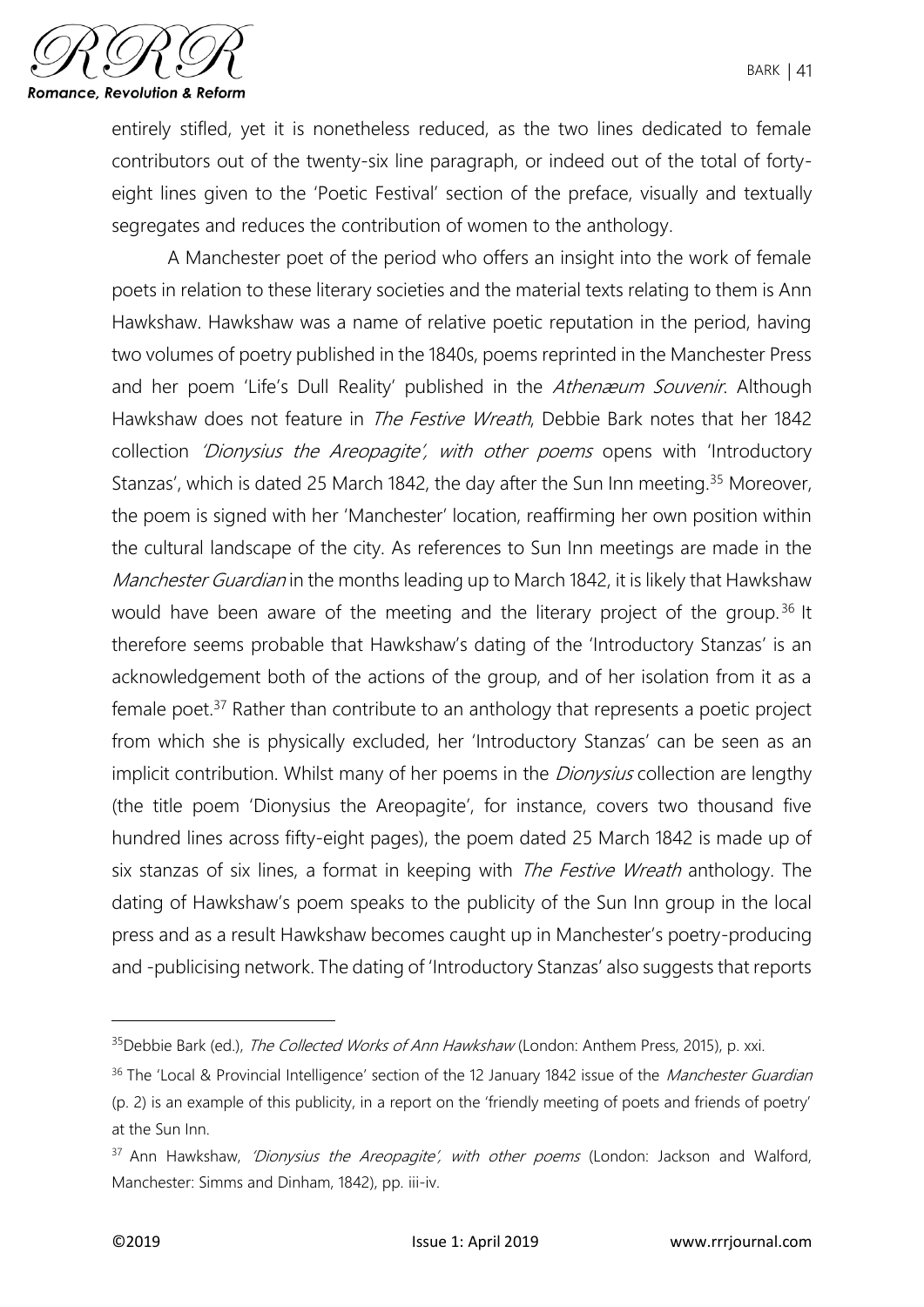

of poetry-producing groups and events in the city in newspapers such as the Manchester Guardian were a key part of ensuring a public awareness of the poetic identity and activities of the city.

The work of Manchester's women writers in relation to the city's anthologyproducing poetic communities of the 1840s merits further research. The recent recovery of Ann Hawkshaw's work stands as a valuable example of individual poetic activity from a woman writing in the city that was both contained within and positioned on the margins of Manchester's poetic renaissance in the early 1840s. The promotion of Hawkshaw's poetry in the local Manchester press offers a useful case study to open out questions around the negotiation of an industrial and literary identity in Manchester in the 1840s.

# The North of England Magazine

Andrew Hobbs' study of the relationship between local press and poetry publishing suggests that 'there were five million poems published in the English provincial press during the nineteenth century', with around 70% of the publications he sampled including poetry.<sup>38</sup> This implies that publishing and poetry, especially in a regional context, are significantly interconnected. Yet the exclusion of poetry from the Wellesley Index database – because, according to editor Walter Houghton, it would 'have added an enormous number of worthless items' – has resulted in regional poets and poetry being doubly marginalised: firstly in the database and, consequently, Victorian studies more generally.<sup>39</sup> The ways in which the Manchester press engaged with poetry, in terms of the responses to, and apparent cooperation with, the projects of the Manchester Athenæum and the Sun Inn group in contemporary newspaper reports, as well as attitudes towards local poetry in periodicals such as The North of England Magazine, allows poetic considerations to be repositioned as key to Victorian cultural and literary studies, as well as enriching an understanding of the transmission of poetry in 1840s Manchester.

<sup>&</sup>lt;sup>38</sup> Andrew Hobbs, 'Five Million Poems, or the Local Press as Poetry Publisher, 1800-1900', Victorian Periodicals Review, 45, 4 (2012), 488-492 (p. 488).

<sup>&</sup>lt;sup>39</sup> Walter E. Houghton et al., eds., *The Wellesley Index to Victorian Periodicals, 1824-1900*, 2 vols (Toronto: University of Toronto Press, 1972), II, p. xvi.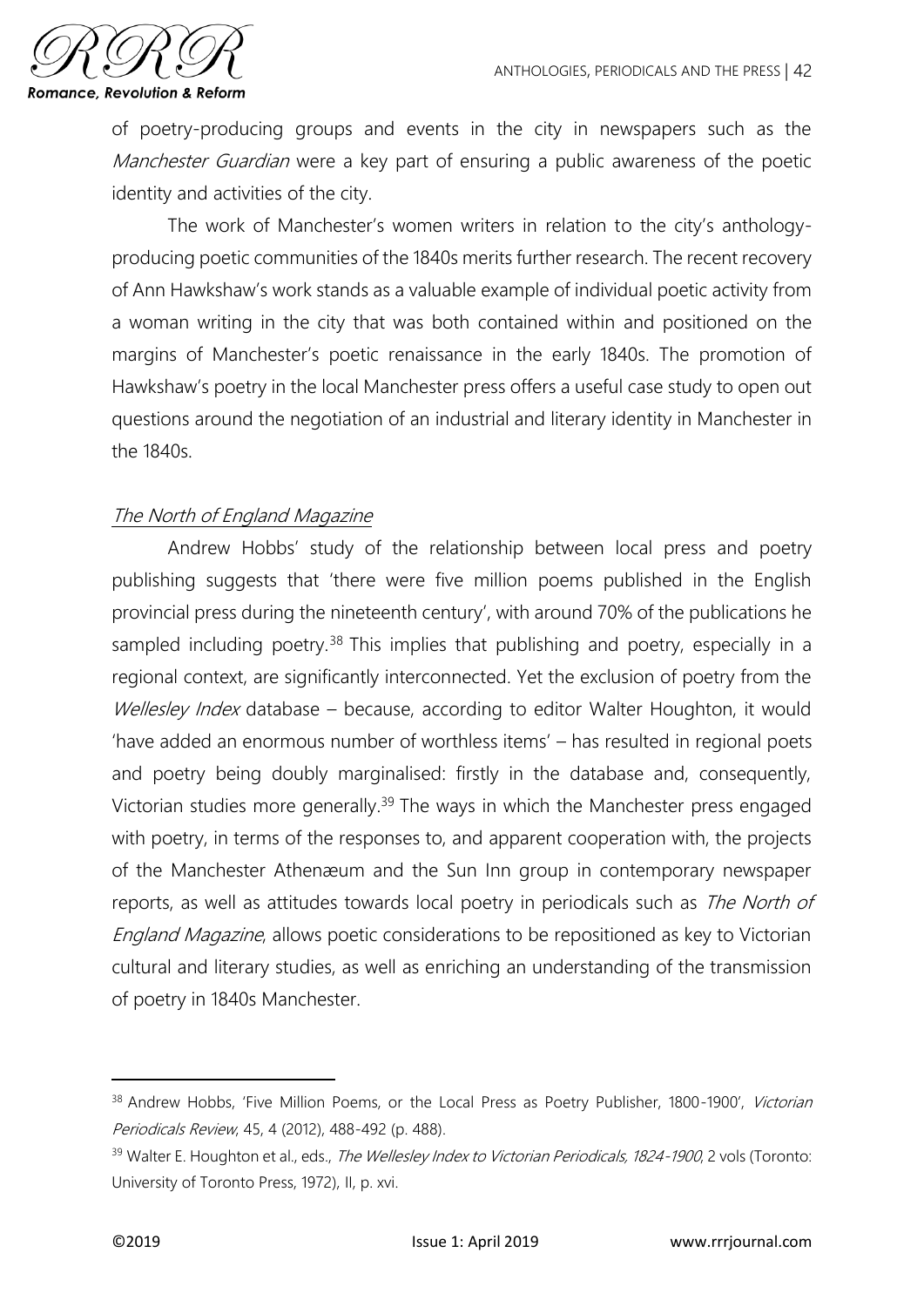

Published in December 1842, in between the publication of The Festive Wreath and the Athenæum Souvenir, volume II number XI of The North of England Magazine provides particular insight into the ways in which poetry was publicised to a reading community in 1840s Manchester. The North of England Magazine was a short-lived periodical, running between February 1842 and September 1843, with contemporary reviews suggesting that the 'avowed object' of the publication was 'the elevation of provincial literature'.<sup>40</sup> The editors' 'Concluding Address' in the final issue suggested that 'a time would come when the word "London" on the title-page would not be essential to successful publication' but, as the economic failure of the periodical suggests, 'it has not yet arrived'.<sup>41</sup> The treatment of poetry in *The North of England Magazine* during its brief existence reflects such an attitude and ultimately resonates with the approach to poetry seen in the newspaper publicity given to the Manchester Athenæum and Sun Inn group. When reflecting on the publication of The Festive Wreath, Weir Hunter equates the talent of those involved in the anthology with 'those who slumber […] in Westminster Abbey', as Manchester's poetry is positioned alongside London equivalents as well as the implied London-centric literary canon.<sup>42</sup> The city's poetry was caught between the assertion of self-identity and a struggle to define itself against London. Hence, whilst The North of England Magazine editors came to claim in their 'Concluding Address' that they could not overcome the publishing force of London, their attempts to engage with and promote Manchester's literary talents provide a valuable insight into the cultural project of the city's poetry in relation to its industrial reputation as opposed to the publishing force of the capital.

Manchester literary culture is a prominent feature of the 'Literary Notices' section in the December 1842 issue of the publication. A review of Ann Hawkshaw's 'Dionysius' the Areopagite', with other poems is the lead review of the section, and it is significant that Hawkshaw's work is the only reviewed text that is listed with a Manchester publisher, Simms and Dinham. Hawkshaw is also claimed as a representative of Manchester in the review, being described as 'an honour to our good old Town', a comment that seems to reaffirm her links with Manchester and the city's literary and

<sup>40</sup> Joseph Weir Hunter, 'The Clubs of Old Manchester', p. 28.

<sup>41</sup> 'Concluding Address', The North of England Magazine, and Bradshaw's Journal, 3, 10 (September 1843), p. 283.

<sup>42</sup> Weir Hunter, p. 27.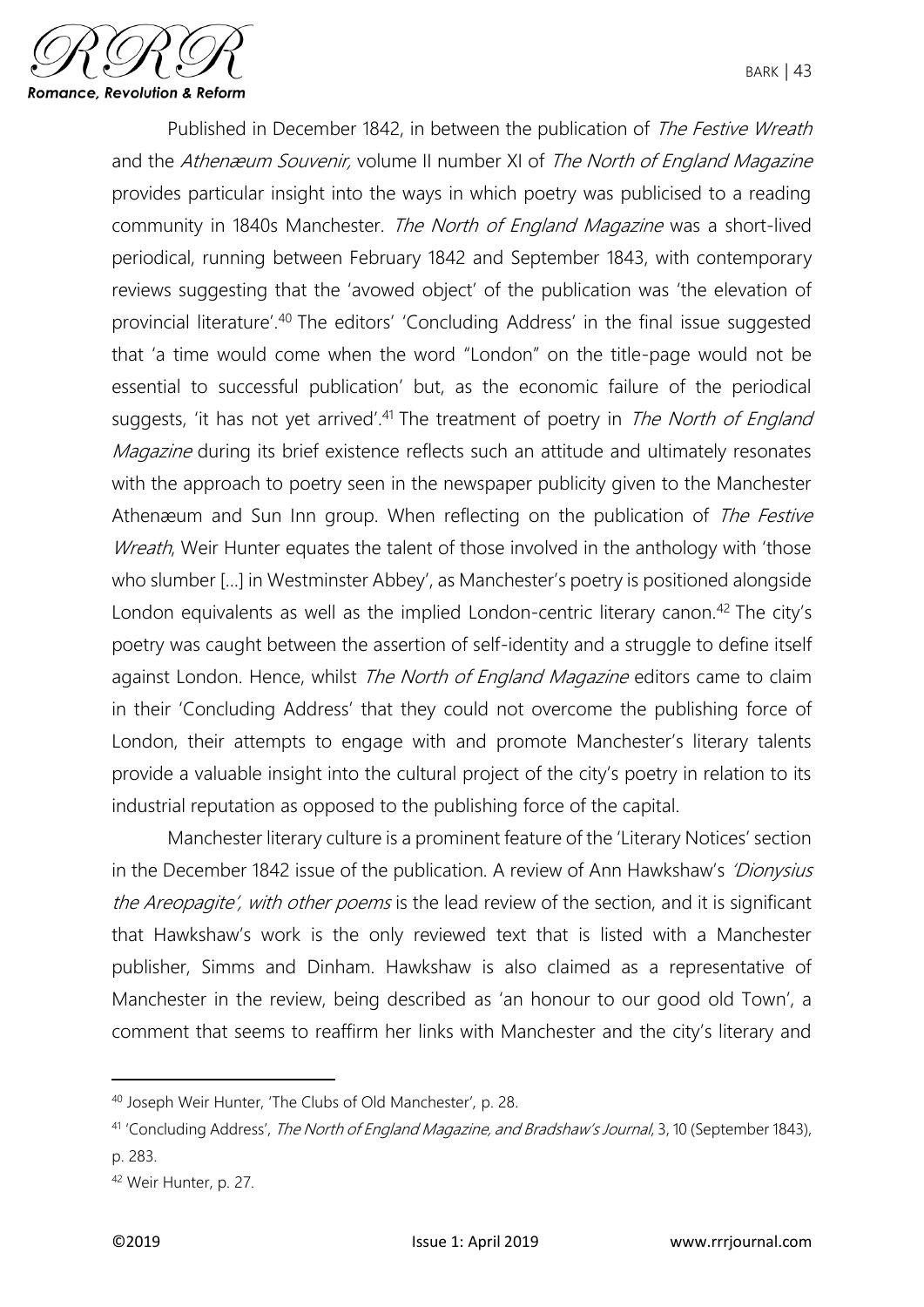

publishing activity.<sup>43</sup> Whilst the work itself is praised, there is a clear sense that it is the geographical identity of the text that necessitates the primary focus placed upon it. Alongside the review of 'Dionysius the Areopagite', with other poems, the surrounding articles in the 'Literary Notices' section reflect the difficulty of balancing a literary and industrial Manchester identity. The preceding piece provides a report on an event held by the Liverpool Mechanics' Institution, where a number of new technical and industrial innovations were displayed, and the enthusiasm of the review in declaring that 'We most heartily rejoice this triumph' reaffirms the centrality of such activity and industrialism to the identity and success of the region.<sup>44</sup> The review of Hawkshaw as the first item in the following section, and, indeed, on the same page of the publication, connects industrial identity with the literary pride espoused for the Manchester poet. 'Literary Notices' is followed by the closing section of the issue titled 'The Manchester Market', where the city is assessed in industrial and economic terms, with reports on the production and sale prices of various Manchester products. The literary section of the publication is significant in its attempt to affirm a cultural and literary character to Manchester, yet ultimately, in this publication, industry dominates. The review of Hawkshaw's work is itself aware of the spatial limits of the 'Literary Notices', acknowledging that 'It was our wish to notice this unpretending work at more length, but time and space are our masters'.<sup>45</sup> The surrounding industrial and market sections compress the space allotted to literature and the self-aware nature of the constraints of space and formatting in the review invokes a sense of limitation in the face of a constricting industrial theme. The cultural project of Manchester therefore had to work within the dominant industrial mode of the city and the treatment of literature throughout the issue shows the complex relationship that the Manchester literary, publishing and periodical community negotiated between an industrial and literary identity.

#### Conclusion

Various literary-minded communities in Manchester during the 1840s were engaged in the promotion of local poetry. A collective, and coordinated, production of

<sup>&</sup>lt;sup>43</sup> 'Literary Notices', The North of England Magazine, 2, 11 (December 1842), p. 122.

<sup>44 &#</sup>x27;Liverpool Mechanics' Institution', The North of England Magazine, p. 121.

<sup>45 &#</sup>x27;Literary Notices', The North of England Magazine, p.1 22.